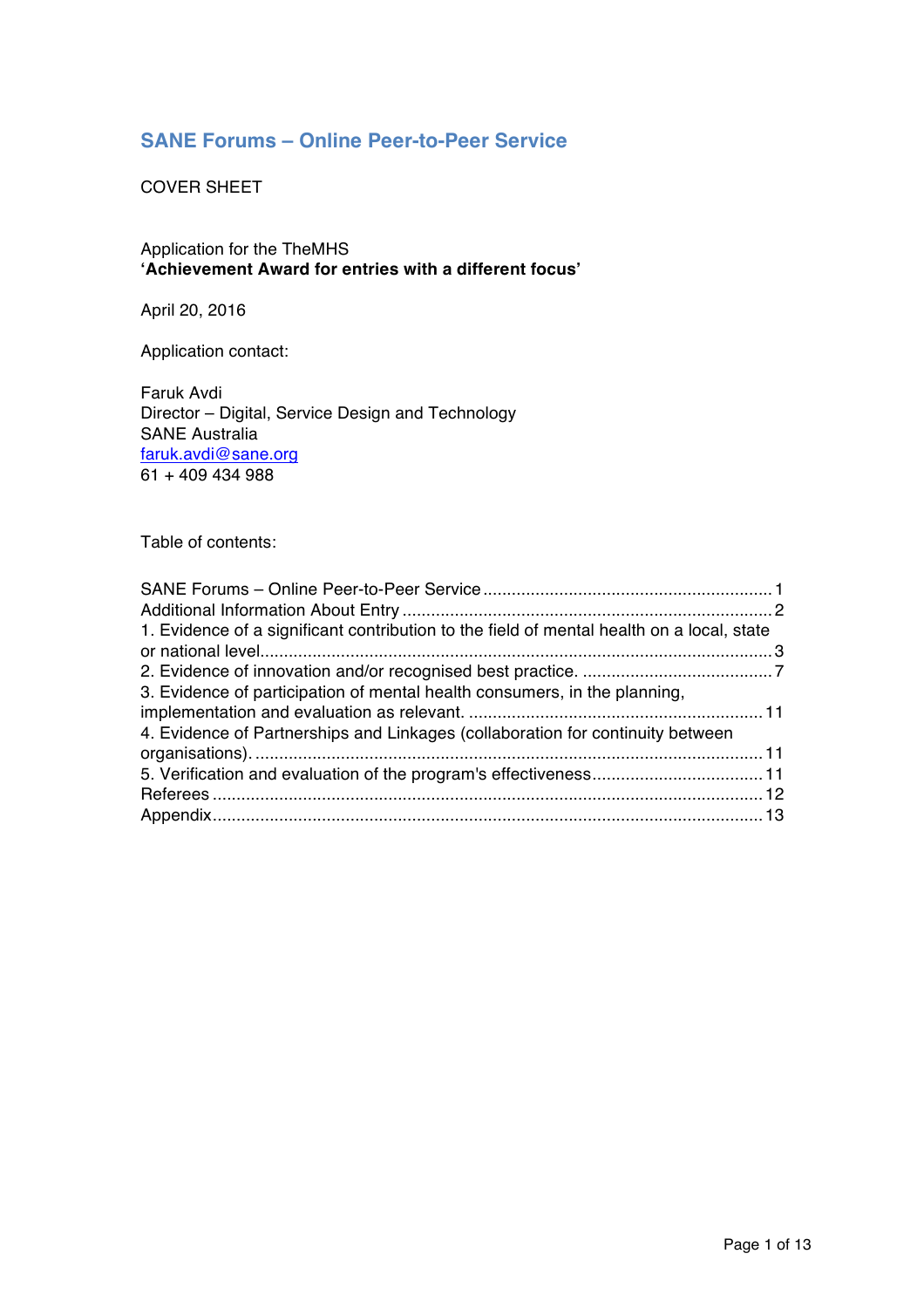## **Additional Information About Entry**

SANE Forums (Carers) released in Beta version in May 2014 as an active, live community. SANE Forums (Lived Experience) was released later that year and launched officially by the Minister for the Australian Department of Health in August 2014.

The forums have been made possible with funding from the Australian Government Department of Health, Philanthropic funding from the Colonial Foundation and Gandel Philanthropic Foundation, and through the partnerships with organisations throughout the mental health sector, as well as with commercial/technology sector partnerships with Lithium Technologies, Isobar Sydney, and Snaffle.

The primary URLs for the service are:

Landing page (SANE version) http://saneforums.org/

Lived Experience Forum http://saneforums.org/t5/Lived-Experience-Forum/ct-p/lived-experience-forum

Carers Forum http://saneforums.org/t5/Carers-Forum/ct-p/carers-forum

SANE forum partners – click through to see individual partner versions of the syndicated service http://saneforums-access.org/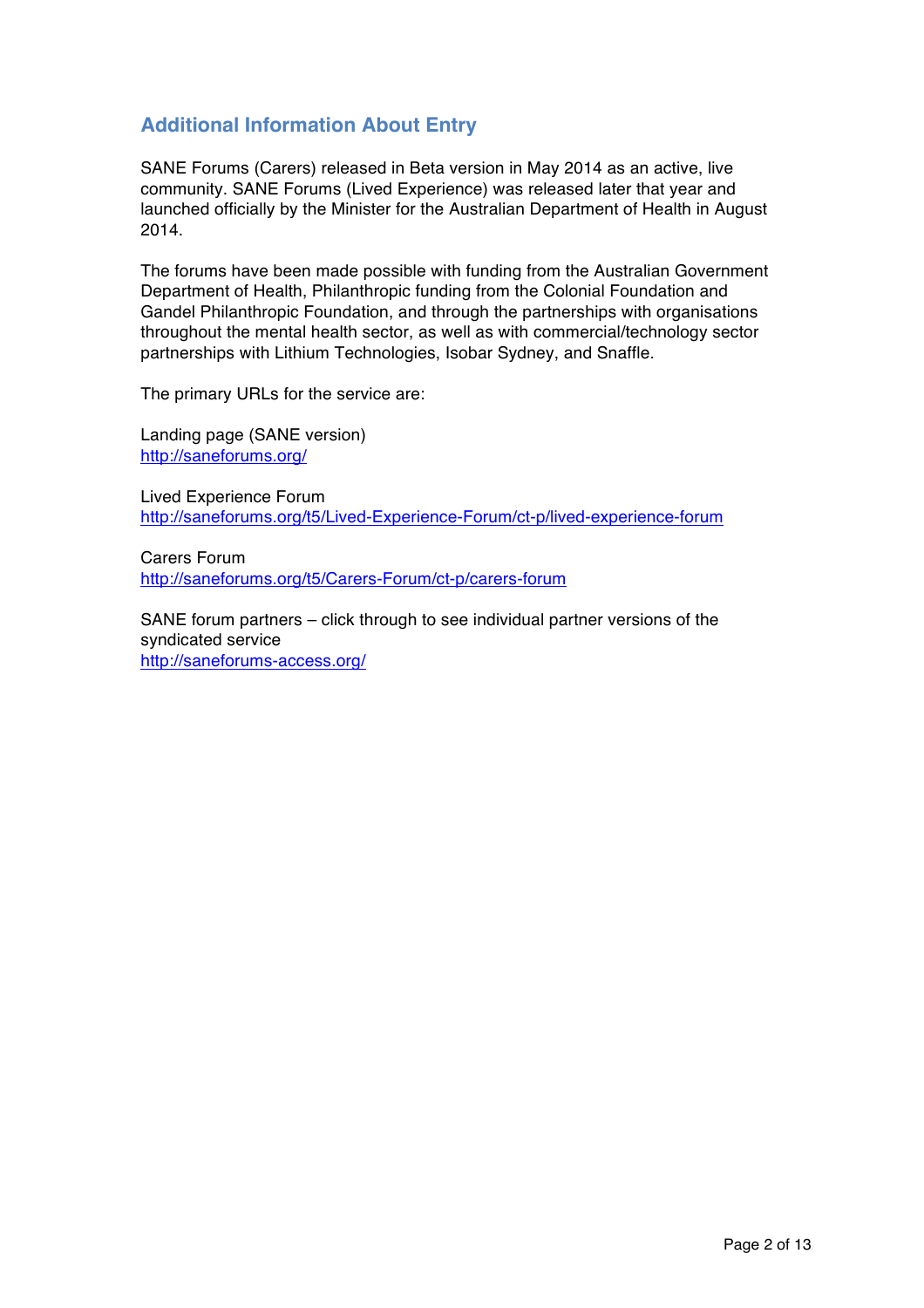# **1. Evidence of a significant contribution to the field of mental health on a local, state or national level.**

In its 2014 Review of Mental Health Programs and Services, the National Mental Health Commission identified 690,000 Australians over 18 years who are living with a severe mental illness. If we conservatively assume that for each of these individuals there will be five family members, friends or colleagues directly impacted then we are looking at more than four million Australians who are directly affected by severe mental illness in a given year.

We also know that social isolation in people with severe mental illness is common and has a significant impact on their wellbeing, recovery and community participation. Social isolation can be a result of the symptoms of many severe mental illnesses as well as a consequence of the associated stigma, disadvantage and social exclusion that people with severe mental illness can face1. Social isolation is further increased for those who are geographically isolated.

While a proportion of people with severe mental illness withdraw from others as a way of managing symptoms such as poor energy and low self-worth, many more desire connections with others. According to the 2007 Australian National Survey of Mental Health and Wellbeing, more than half the respondents with severe mental illness noted that they needed 'good friends'.

By providing emotional support, companionship and opportunities for meaningful social engagement, social networks have an influence on self-esteem, coping effectiveness, distress and sense of wellbeing for people with severe mental illness2. Information, advocacy, supports and services for people affected by severe mental illness have been identified by the National Mental Health Commission as patchy.

Only a limited number of organisations, such as SANE Australia, offer the level of support, advice and information needed to effectively support the large number of Australians affected by severe mental illness. Furthermore, while there have been major investments in recent years to reduce stigma and discrimination for the mild to moderate mental illnesses, there has been no concerted national effort to reduce stigma and discrimination for people living with a severe mental illness along with their carers.

Social isolation increases in regional, rural and remote areas of Australia, where issues in mental health are compounded by reduced availability of services and supports and increased stigma – barriers that mean people are not accessing, or are unable to access, face-to-face support.

…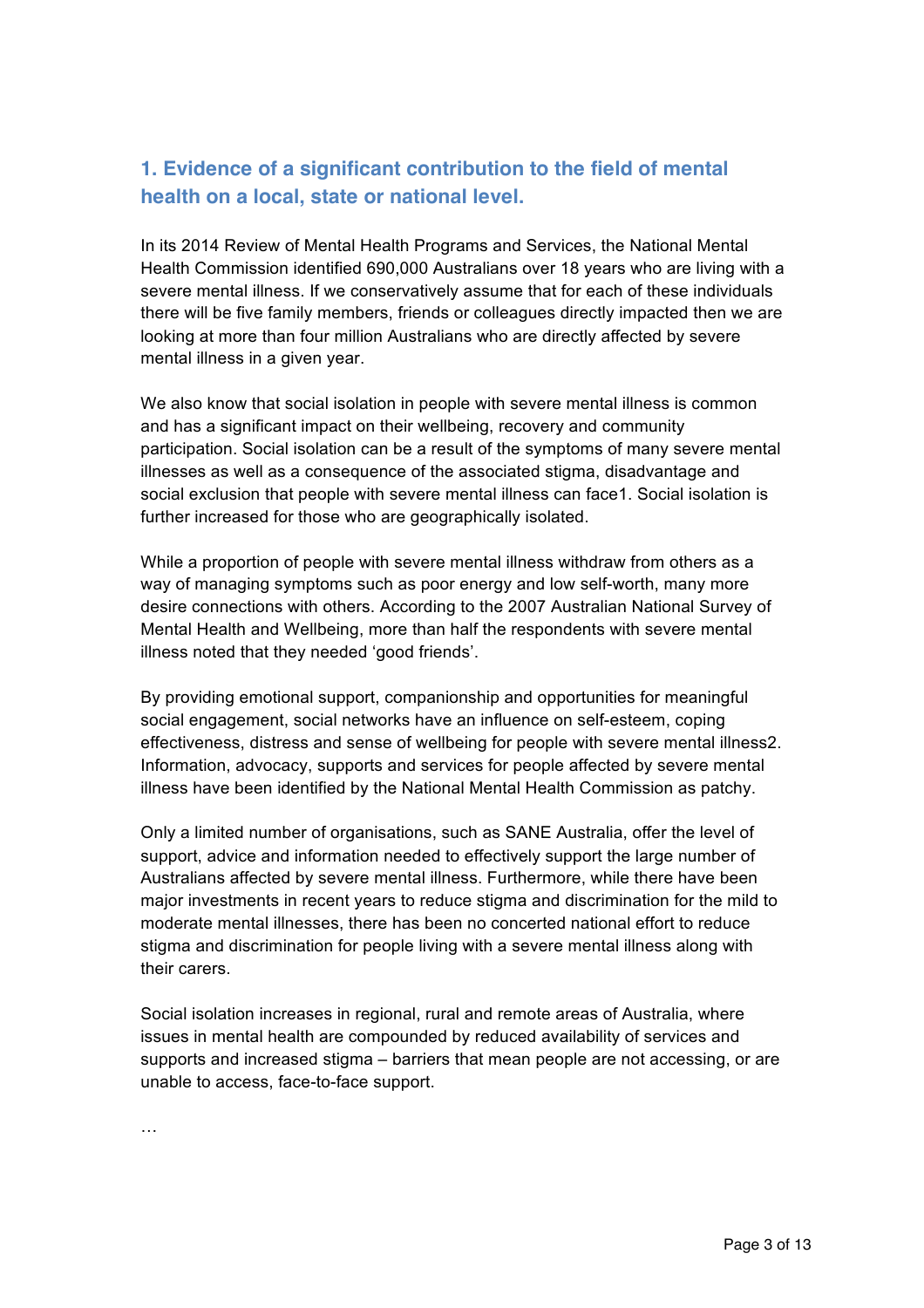In May 2014 SANE Australia launched the beta version of SANE Forums http://saneforums.org an online Consumer and Carer Community Forum for all Australians affected by mental health issues.<sup>1</sup>. The service acts as a point of connection with others, enabling peer-to-peer support, access to information, advice and referrals. It embraces an approach that is based on the wisdom of the lived experiences of consumers and carers as well as clinical-based input. In the forums, community members are recognized as the experts of their lives. Through contributing the Forums they can share and draw upon each other experiences to form the shared creation of community knowledge. In this sense, the SANE Forums are *created by the community for the community*. The Forums are anonymous, moderated by health professionals, and has an established set of Community Guidelines to ensure that the service is a safe and respectful environment to users who visit and contribute to the community. To the best of our knowledge, no other service exists, which is a peer-to-peer and non-diagnosis specific forum for adults within Australia. Therefore, the establishment of SANE Forums sought to address this gap and increase access to peer support for people affected by mental health issues in metropolitan, regional and remote Australia.

In addition, to enhance service provision within the mental health sector, SANE has developed a unique and innovative partnership model where mental health organisations work collaboratively to deliver the Forums. To do this, SANE shares the Forums with partner organisations, embedding the service within their websites. In return, partners have the option to provide resources for moderation and information for members. Subsequently, the Forums are not only accessible via SANE's website, but through multiple websites belonging to our partner organisations. At the time of writing, the SANE Forums had total of 35 partner organisations (http://saneforums-access.org/t5/custom/page/page-id/Forum-Access) located in different states and territories throughout the nation. The sharing of resources creates an extensive service reach throughout the nation, while also giving community members access to quality information and peer-support.

The Forums are accessible and moderated on a 24 hours basis. They have two primary purposes:

- 1.) To increase access to peer-support for all Australian affected by mental health issues.
- 2.) To enhance service provision within the Australian Mental Health sector

#### **Mental Health outcomes and Online Peer Support**

There is a growing body of evidence that indicates that peer-to-peer, and online mental health support (e-mental health) may generate beneficial mental health outcomes. Peer-to-peer models suggest that being part of a community of individuals going through a similar experience can help participants to understand their own experience and to feel less alone. Participants may also gain hope through the experiences of others and find useful role models among other members. In the case

 $1$  This beta release was to be followed by an official launch in August 2014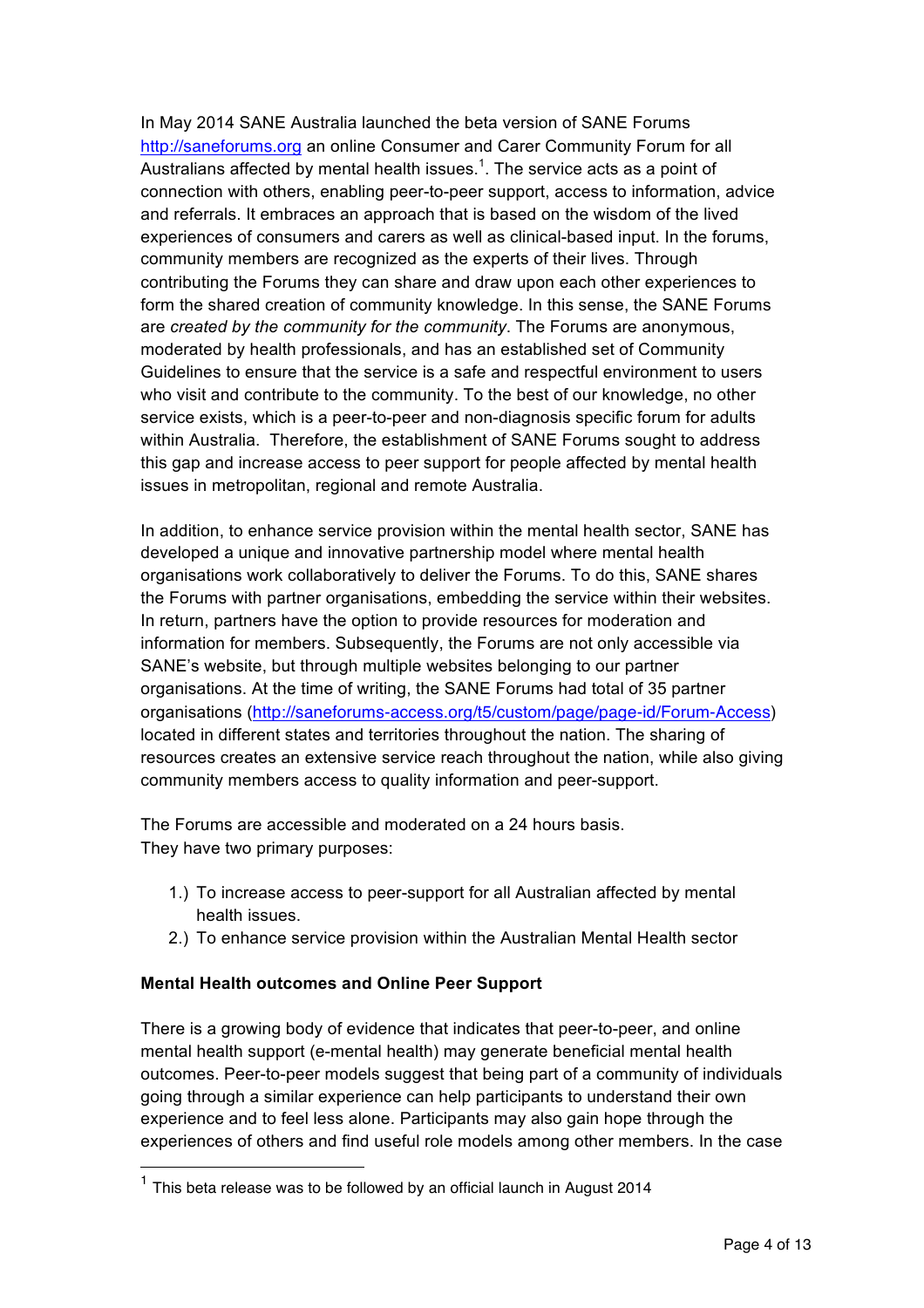of mental health support groups, interaction with other members may improve social functioning, while actively helping one another and exchanging resources can empower participants and improve self-efficacy (Davidson et al., 1999). Hope, social support, empowerment and self-management are all important elements of recovery models for mental health (Australian Health Ministers' Advisory Council, 2013).

Peer support remains a largely untapped resource across the community. Peer support "is a system of giving and receiving help founded on key principles of respect, shared responsibility, and mutual agreement of what is helpful. Peer support is not based on psychiatric models and diagnostic criteria. It is about understanding another's situation empathically through the shared experience of emotional and psychological pain. When people find affiliation with others they feel are 'like' them, they feel a connection. This connection, or affiliation, is a deep, holistic understanding based on mutual experience where people are able to 'be' with each other without the constraints of traditional (expert/patient) relationships."<sup>2</sup>

Peer support offers many benefits, for example: shared identity and acceptance, increased self confidence, the value of helping others, developing and sharing skills, improved mental health, emotional resilience and wellbeing, information and signposting, challenging stigma and discrimination.

Peer support plays a role in building capacity within local communities and is an important adjunct to other supports and services for people with complex mental illness. While there are numerous successful peer support programs being run in organisations across Australia which offer face-to-face support, there are very few equivalent online services.

The online environment provides an opportunity to expand the reach of peer-to-peer support. Online forums can be cost-effective to the provider and offer an alternative for consumers and carers who are unable or unwilling to access face-to-face peer support groups. Participants can access social support and practical advice in between professional visits or while awaiting treatment for the first time. Those who are not involved in mainstream mental health services have access to an additional alternative.

Recent research has evaluated the effectiveness of online communities in achieving the outcomes reported in face-to-face peer-to-peer support groups. While this research is in it's early stages, a systematic review by Griffiths and others (2009) identified a number of studies in which membership in internet support groups was associated with reduced depressive symptoms. A randomised control trial by the same researchers provided further evidence for the effectiveness of internet support groups in reducing depression (K. M. M. Griffiths, Andrew J.; Crisp, Dimity A.; Christensen, Helen; Bennet, Kylie; Farrer, Louise, 2012).

<sup>&</sup>lt;sup>2</sup> Mead. S., Hilton, D., Curtis, L. Peer support: A theoretical perspective. PsychiatrRehabilJ. 2001 Fall;25(2):134-41.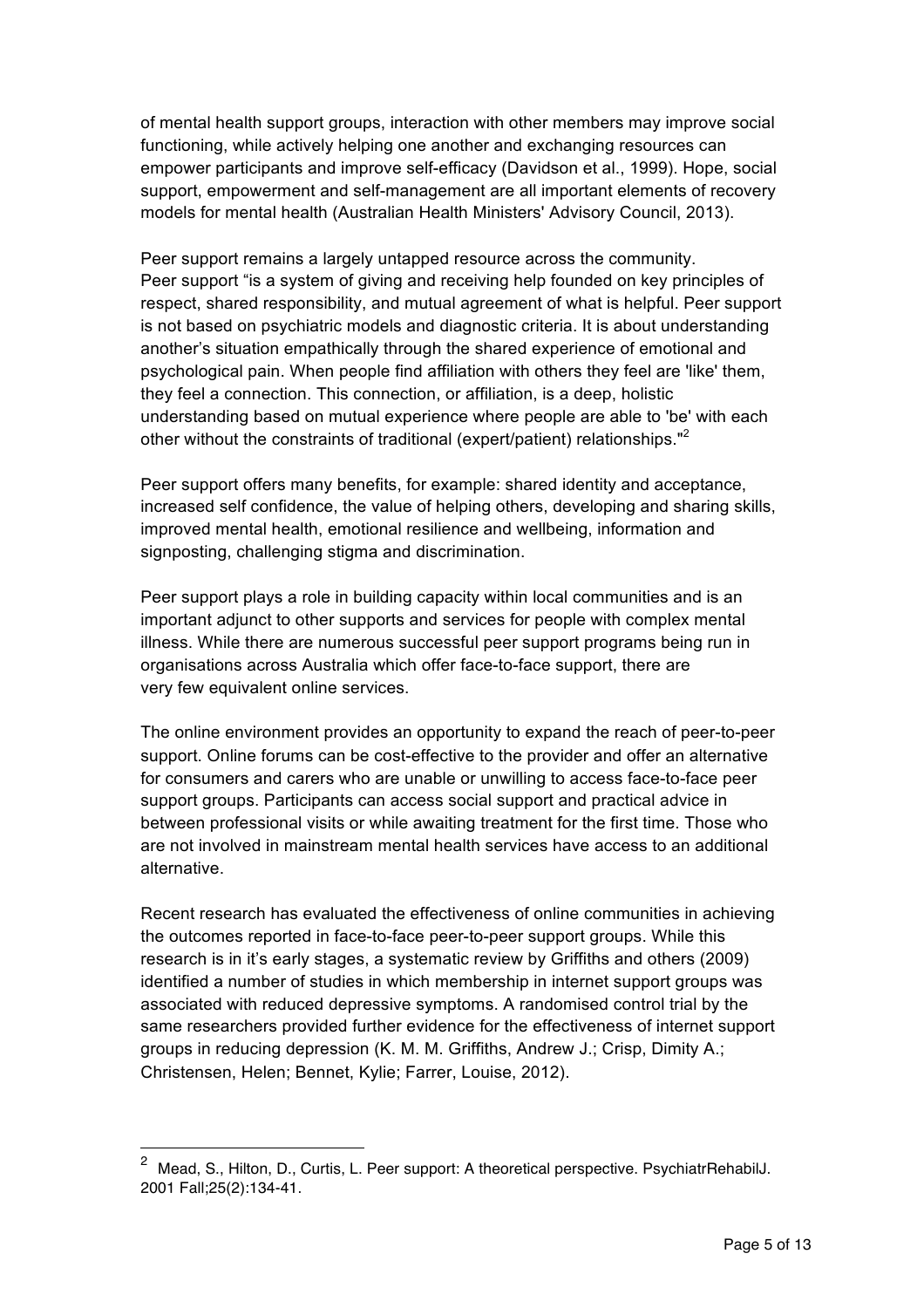SANE's online community development is guided by a unique participatory and partnership model, which seeks to gain extensive reach across Australia to substantially increase access to peer support for people affected by mental illness. It uses sophisticated technologies that disseminate the Forums via multiple websites that belong to a growing number of mental health organisations working collaboratively with SANE. Within the Forums, anonymity is secured, and moderation is provided, creating safe spaces for peer-to-peer (P2P) support for carers and people with lived experiences. At its core, the Forums are guided by users for users, where all developments are informed by their experiences and feedback, including the website architecture, content generation, and evaluation processes. This ideally positions SANE to further examine the potential role of P2P online communities for users and mental health services.

Since the launch of SANE Forums, two strong online communities have grown enjoying over 1 million page views by 116,000 unique visitors since the first community went live in May 2014. There are now approx. 3,000 members, and 45,000 comments have been posted on the two communities.

#### **Regional and remote community support**

Where most of the membership of the service lives in metropolitan areas, a significant and growing number from regional and remote areas of Australia are also using the service.

In 2015, the National Rural Health Alliance reported that people living in regional, rural and remote areas of Australia are 20 per cent less likely to access mental health services than their counterparts in the major cities. They are also less likely to have consulted a psychologist, with twice as many people accessing these services in major metropolitan areas.<sup>3</sup> Also in 2015, SANE conducted 'Outback Voices', an online focus group with SANE online forum members who identified themselves as living in these areas. The aim of the research was to explore the experiences and difficulties encountered living in rural and remote communities, and in doing so, understand what motivates, or deters regional, rural, and remote residents to access online peer support.

This research found that the members use the forums to address social isolation that arises as a result of geographic location. Primarily, the research found that these members use the forums to:

- maintain their privacy and reduce a sense of stigma by connecting with others who can normalize living with mental illness
- bridge the gap between appointments, which were hard to access due to lack of resources in their communities or their own financial resources

<sup>&</sup>lt;sup>3</sup> Mental Health in Rural and Remote Australia, 2015, National Rural Health Alliance Inc., viewed 29 January 2016, <http://www.ruralhealth.org.au/factsheets/thumbs>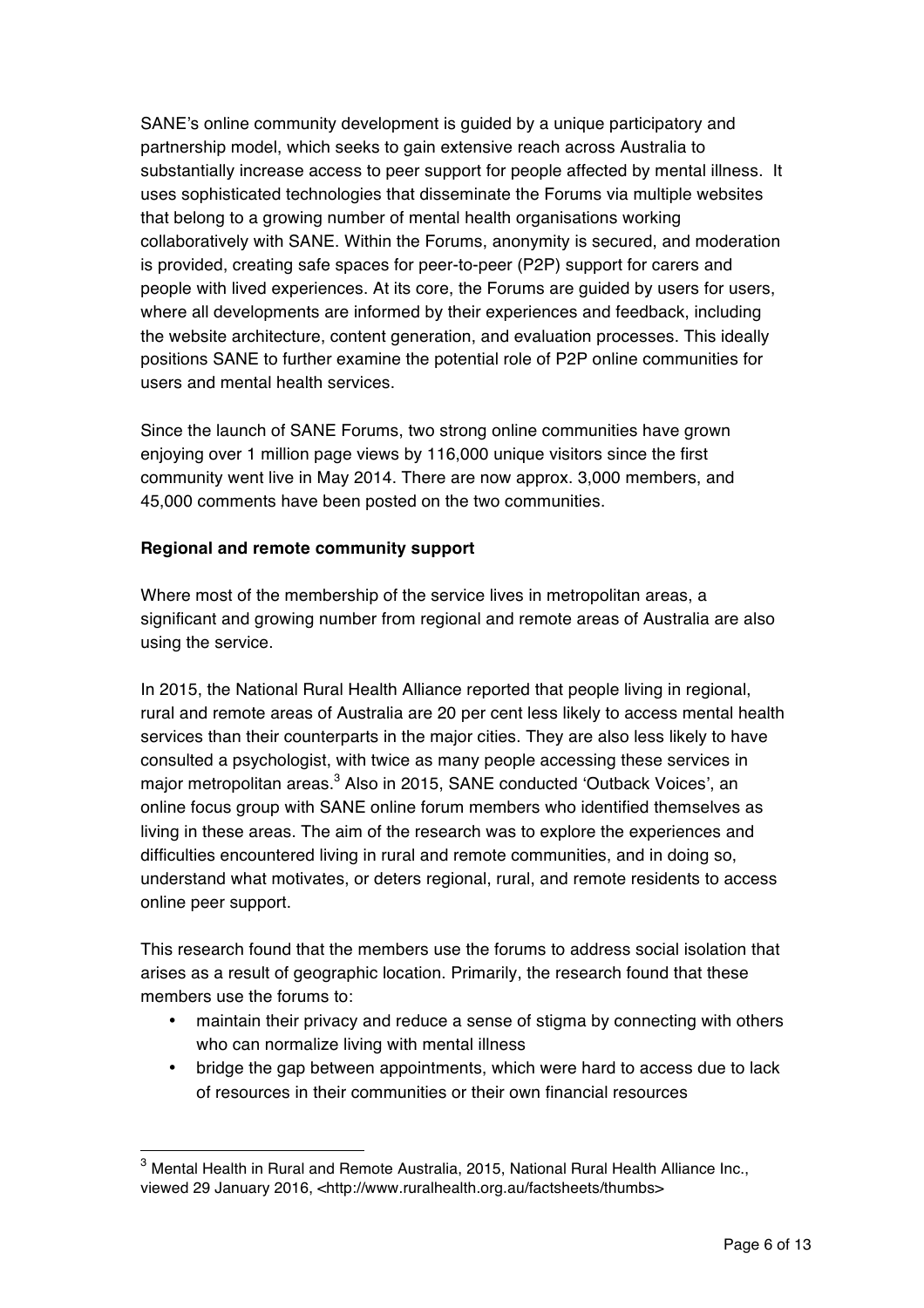- give and receive support to and from peers who have had similar experiences, something which they infrequently encounter within their own communities
- practice their social skills for offline interactions.

The research was presented in a paper that was peer reviewed and showcased at the 7th Annual Australian Rural and Remote Mental Health Symposium.<sup>4</sup>

Importantly, 27% of members using the forums identify as being from regional, rural and remote areas. While this aligns closely with the overall urban/regional population split nationally it contrasts markedly with the split for accessing mental services where the regional, rural and remote share is far lower.

This result is also strikingly consistent with the view expressed by the NMHC in its 2014 Review where it concluded "access to services for people in rural and remote areas can be improved by wider use of technology." It should also be noted that contributing factors for the forums achieving such an impressive reach in regional and rural Australia are likely to be the platform having many partners which have a footprint in regional and rural areas, combined with media coverage of the Forums generated by SANE (predominantly through ABC regional radio).

## **2. Evidence of innovation and/or recognised best practice.**

#### **Human-centred design**

SANE Forums - http://saneforums.org - has been designed utilising human-centred and participatory design to ensure inclusion of people with lived experience. This approach closely aligns with international standards on the design of interactive systems.<sup>5</sup>

The human-centred design approach facilitated SANE in adopting an inbuilt learning cycle in the design process. This involved an iterative cycle of research, concept development, design and testing that included specialist design and technical resources in addition to consumers and carers – via interview, feedback and participatory work-shopping, in addition to usability testing. This helped SANE to identify potential difficulties whilst helping carefully tailor features, functionality, our Duty of Care and approach to moderation and other elements, in response to the needs of users of the service.

Baylosis, C., Isolated connections: Re-writing the self and social support within online communities, SANE Australia, 2015.

<sup>5</sup> (**ISO 9241-210:2010** Ergonomics of human-system interaction -- Part 210: Human-centred design for interactive systems

http://www.iso.org/iso/catalogue\_detail.htm?csnumber=52075)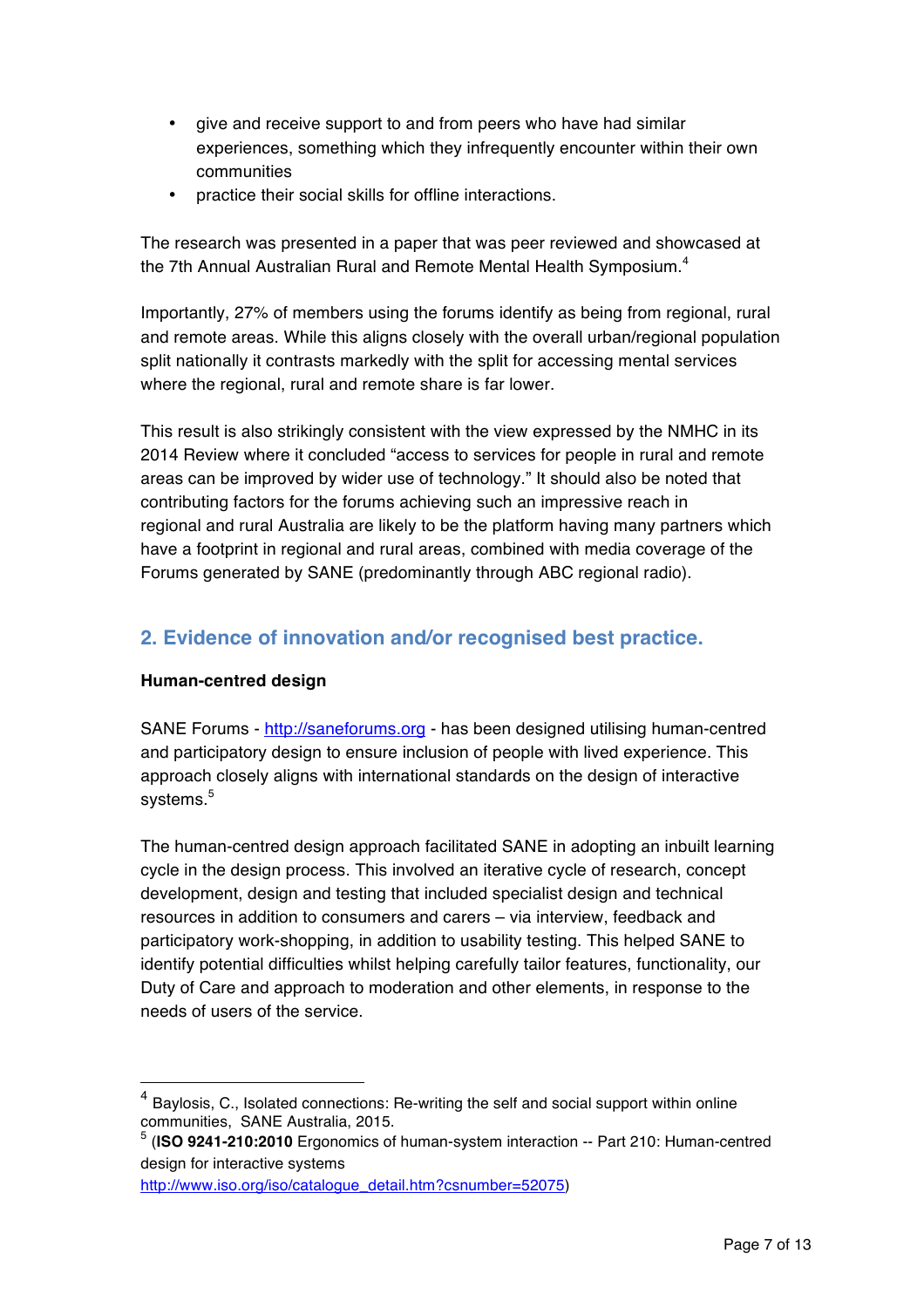The human-centred approach led the design team at SANE to understand the difficulties the community experiences associated with the fragmented and disparate nature of mental health services. This, combined with factors such as a generally underfunded sector (particularly in terms of technology and technology skills), SANE's historical role in helping build sector capability, and the opportunities provided by the technology we had chosen, led us to the partnership and syndication model.

#### **Sector Partnerships – working to the sector's natural instinct to cooperate**

The partnership-syndication model that emerged from our user experience research allows individuals in the community to discover and participate in SANE Forums via a trusted context of a not-for-profit mental health organisation they are already familiar with. With 35 partners and growing (see footnote for full partner list and access to their versions of the service) $^6$ , this has extended the reach of SANE Forums to potentially hundreds of thousands more individuals predisposed to accessing services online, than otherwise.

(See: http://saneforums-access.org/t5/custom/page/page-id/Forum-Access for a full list of partners currently live with the service. You can also click through from here).

Early partners including MIFA, Mind Australia, and ARAFMI also helped with refining the service concepts with their feedback.

The partner-and-syndicate model has also had many collateral benefits. Taken together they demonstrate a highly innovative, world-first approach to the provision of online services by the mental health sector:

- Between 79% and 82% of users are obtaining the intended benefits of the service $7$
- Approx. 30% of service traffic (over 1 million page views since going live, 3,000 members, 45,000 comments, and 116,000 unique visitors) has come in through partner websites
- The service is free of charge to partners in return for a contribution of hours and/or expertise into the pool of moderators, thus increasing the specialist advice available via the forums. We now have a pool of 70 such moderators, with expertise covering all high and low prevalence mental illnesses and a wide range of support programs
- Organisations in a chronically underfunded sector are able to leverage expensive world-class technology, pooling efforts and expertise, and growing capability
- Public funding has been used in an exceptionally cost effective way. To replicate the service SANE has built, each current partner organisation would

 $\overline{a}$ 

 $7$  See the summary of the first evaluation of the service attached in the Appendix of Support Material – 'SANE Australia Research Bulletin 19' – for details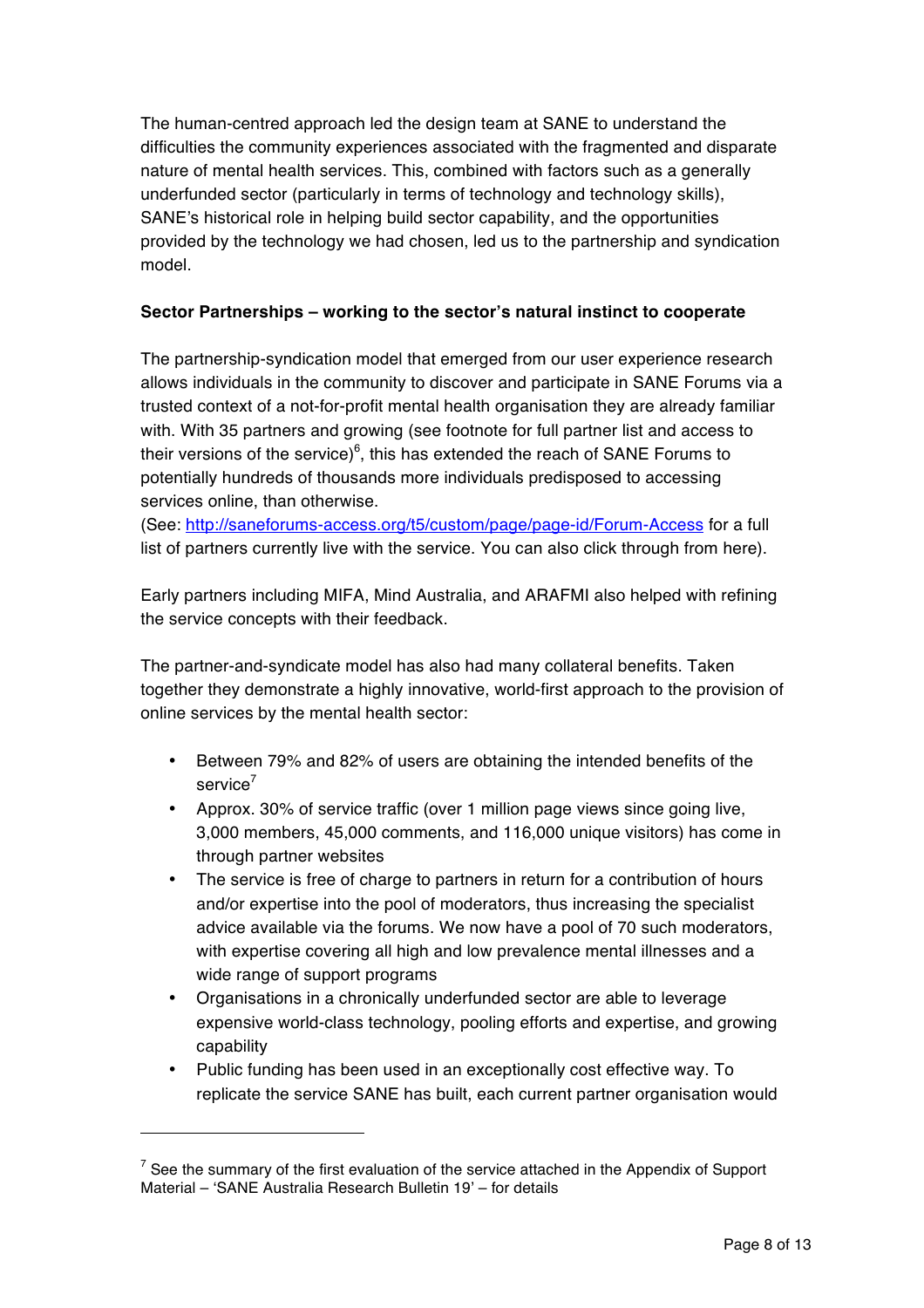have needed to spend \$1.3mil (the initial grant to SANE from the Australian Department of Health). With 35 partners, that amounts to over \$45 Mil in avoided costs to the community for the same result.

A further, important partnership to note, was that made possible by the history of the CEO of our organisation and the Inspire Foundation/ReachOut. The common CEO and also similar focus but different target demographic of SANE (adults) and Reachout (youth) provided an amenable circumstance where the SANE design team were able to approach Reachout for learning and materials they had developed over the course of 10 years of running their own online community. This led to great early insights into community management in particular, which provided a significant boon to SANE forums early development.

#### **Technical and design partnerships**

SANE engaged a resource with specialist expertise in the design and delivery of user-centred online interactive services. This resource then helped SANE identify and build key relationships with several technology and technology service, as well as digital design providers.

These partnerships were more than fee for service relationships. They involved lowbono contributions from the providers. They also involved a great deal more latitude in the pursuit of service quality than regular commercial contracts typically allow.

These partnerships were a critical element in SANE's ability to innovate in the design and development of the services at the technical level. Lithium Technologies allowed SANE to syndicate the service in a way it does not typically support either technically or from a business perspective. Isobar Sydney helped us find visual expression for our templates and wireframes. And Snaffle, a Melbourne based digital development firm, threw everything they had at making this service the best it could be for the community.

#### **Technology**

SANE Forums is built on the Lithium Community Platform, a high-end cloud based technical platform supporting communities for major organisations and corporations throughout the world (See: http://www.lithium.com/)

That said, the particular implementation of the Lithium Community that SANE has delivered involved not just configuration but a complex build, to support the partnership and syndication model.

In addition, SANE developed:

• Desktop and mobile versions of the forums for SANE, and for all partners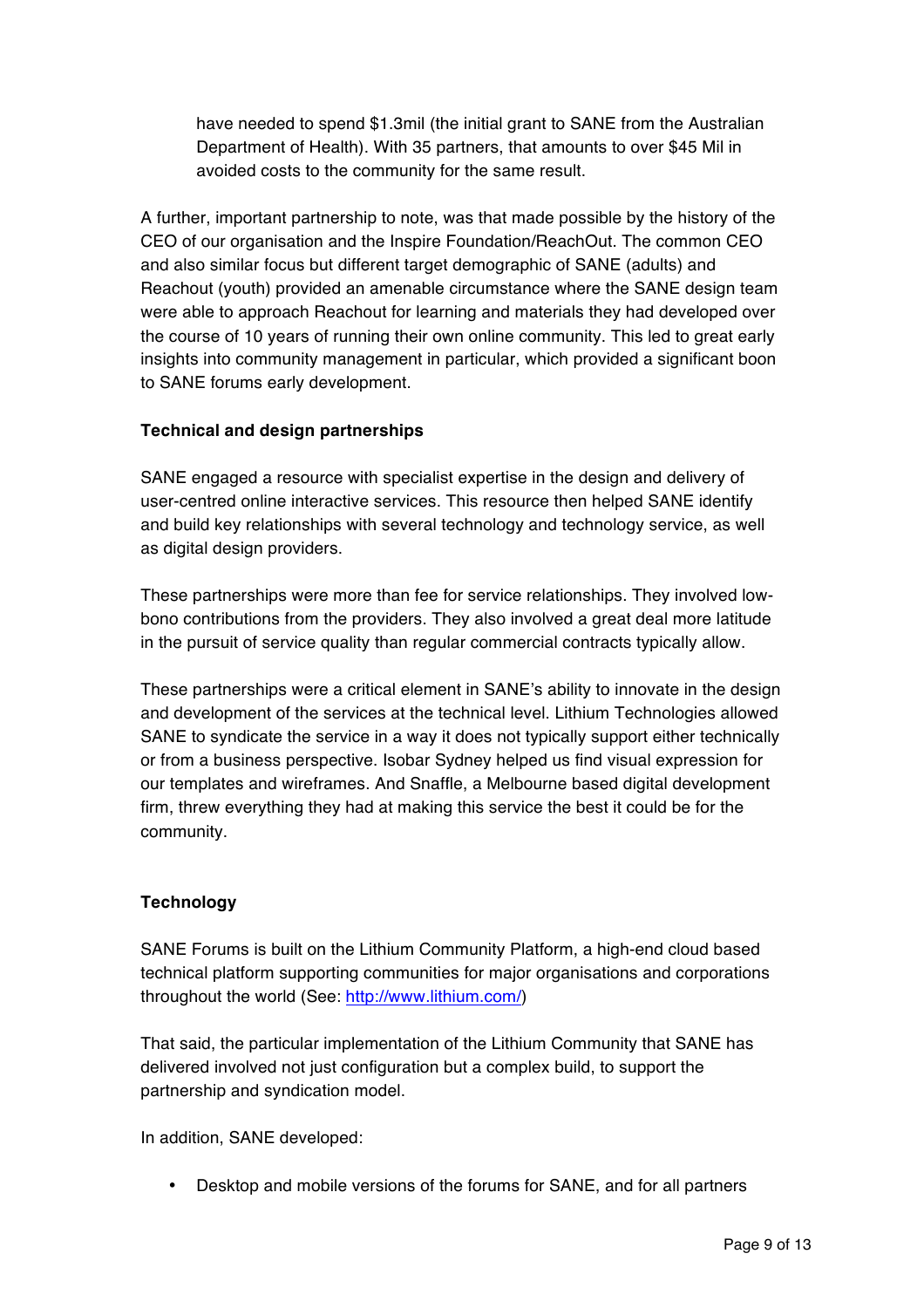- A function whereby tagged discussions from the forums are pulled into the SANE website in the Facts and Guides area, to enable serendipitous discovery of the existence of the communities. See https://www.sane.org/mental-health-and-illness/facts-and-guides/borderlinepersonality-disorder for an example
- SANE, and partner-organisation specific content is provided in the right-hand modules of the forum pages. See http://mindaustralia.saneforums.org/t5/Ourexperience-stories/bd-p/le-forum-0001 for an example
- Application of a third party technology, Inbenta, to pull out highly granular views of conversation data from the service. With 45,000 comments from metropolitan, regional and remote Australia, this data will form a new evidentiary basis from which SANE intends to extract numerous reports to assist in improvements in service delivery by the mental health sector and government

Nothing like SANE Forums is know to exist anywhere else in the world, in terms of the service's syndication and partnership model. Taken together, the human-centred approach that involved consumers and carers, combined with SANE's efforts to build mental health sector and commercial (technical) partnerships, led by suitably skilled resources, opened up a necessary path of innovation – to meet the specific and particular needs of these two new online peer-to-peer support communities.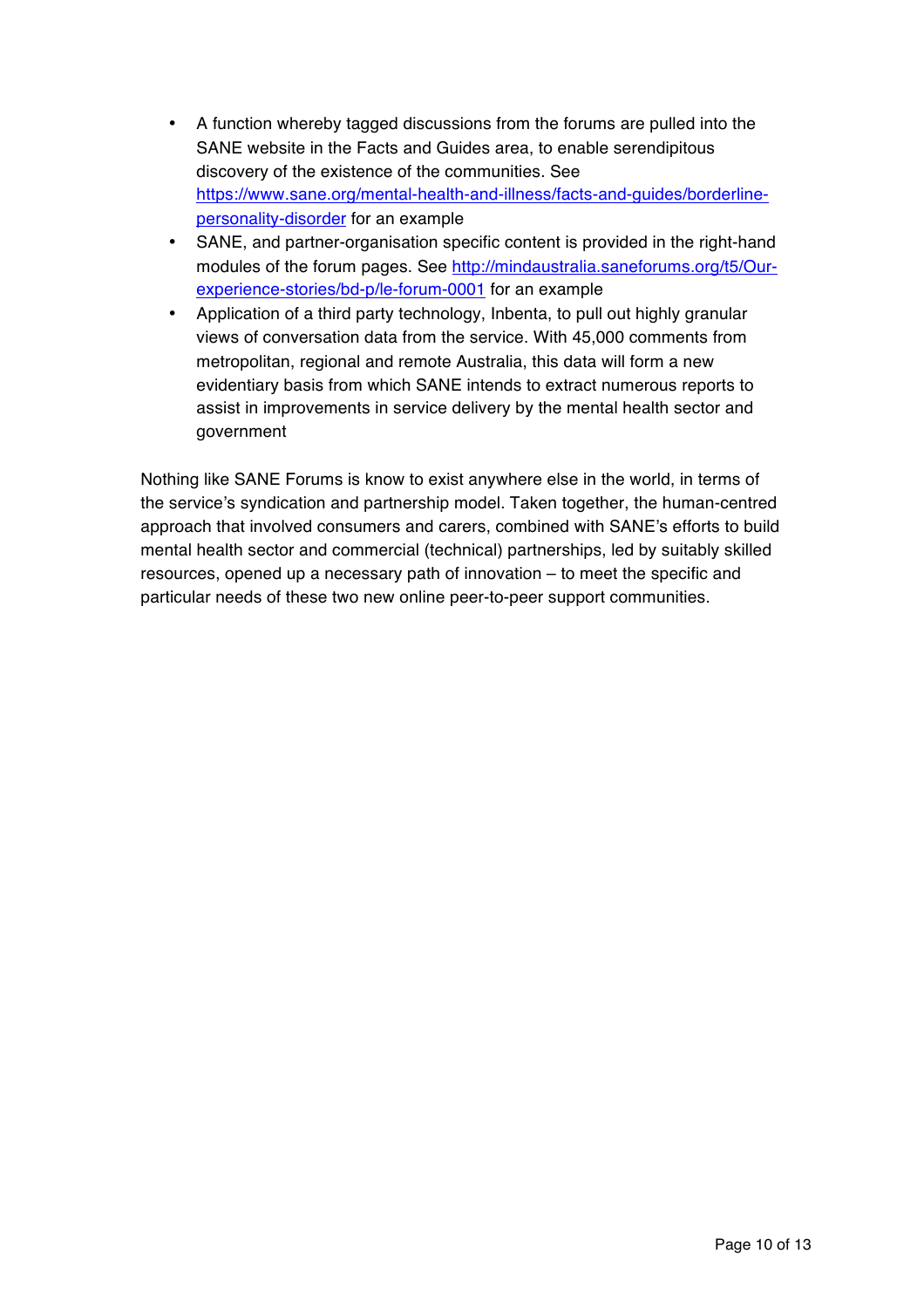## **3. Evidence of participation of mental health consumers, in the planning, implementation and evaluation as relevant.**

As mentioned above, SANE involved consumers and carers in the design of SANE Forums. This occurred at the planning, implementation and (ongoing at the) evaluation stages via the human-centred design approach taken by the SANE design team.

Activities included:

- Interviews with consumers and carers, individually and in groups
- Contextual inquiry with consumers and carers in five Australian states, with a mix of metropolitan, regional and remote
- Interviews with remote community Aboriginal and Aboriginal support community workers
- Participatory workshops with consumers and carers, on service structure, nomenclature, information architecture, and interface elements
- Concept testing (consumers, carers and partners)
- Iterative formative design testing (consumers, carers and partners)
- Usability testing (consumers, carers)
- Community seed and early beta groups, 40 individuals for the Carers Forum and 90 individuals for the Lived Experience Forum participated in initial 2 week forum beta testing. This enabled discussion to flow whilst allowing for technical and usability kinks to be ironed out, resulting in fully functional and well-populated services being released to the open community
- Structured community responses to evaluation surveys

## **4. Evidence of Partnerships and Linkages (collaboration for continuity between organisations).**

Please information about partnerships and the innovative collaboration model that SANE has developed, in Section 2, 'Evidence of Innovation' section of this application.

#### **5. Verification and evaluation of the program's effectiveness**

Beyond user experience research and user testing, SANE Forums have been evaluated for the period 2014-15, and is currently undergoing an evaluation for 2015- 16.

Results of the first evaluation are included in the **Appendix** to this application.

A high-level summary of benefits identified by the evaluation is as follows:

Members of the Lived Experience and Carers Forums report many common benefits, despite different emphases in usage patterns.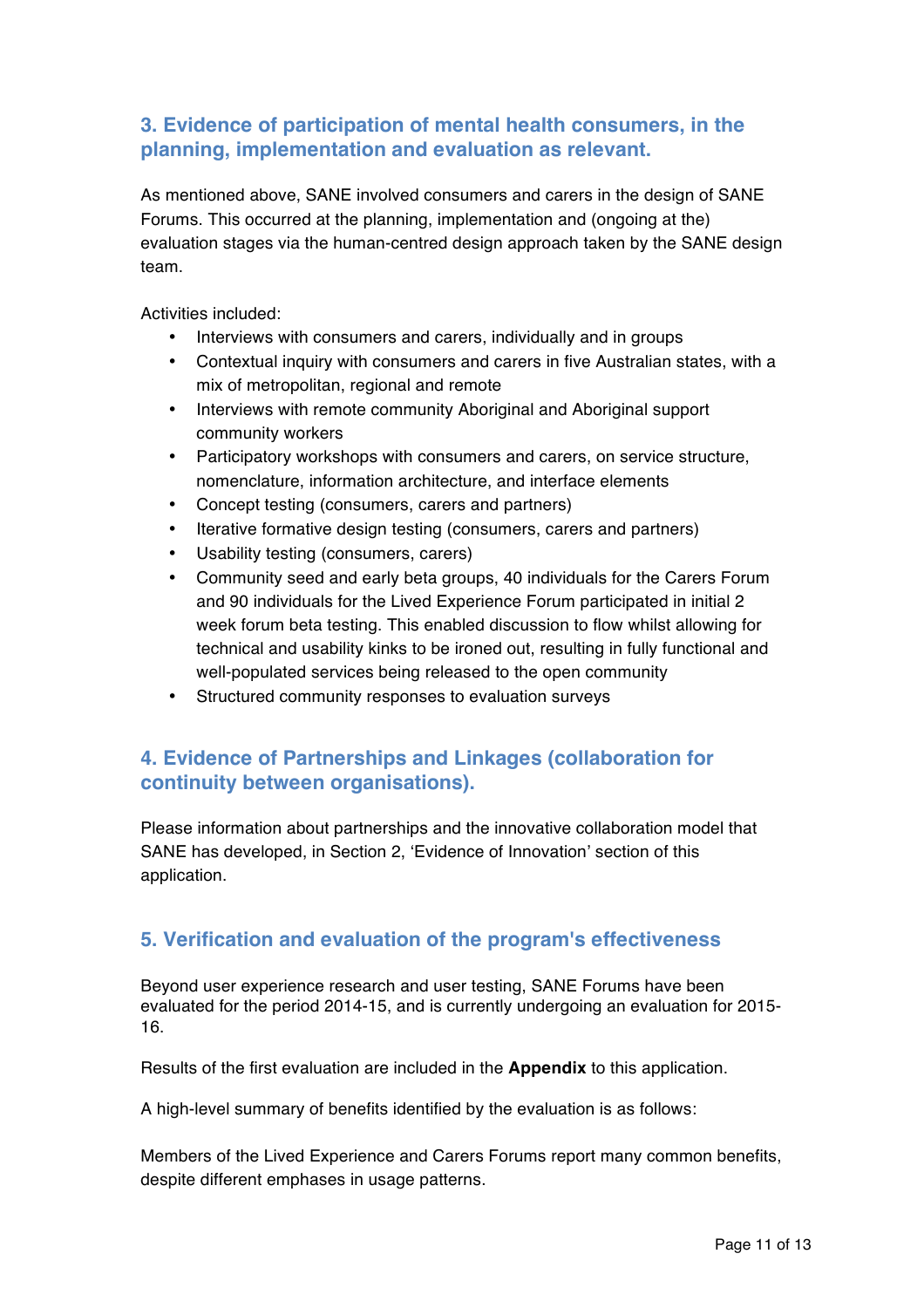- While consumers primarily use the Forums as a supportive online community, and carers make greater use of the Forums as a practical resource, they both identify and value many of the same benefits.
- 82% Felt empowered by being an anonymous member of a safe, moderated online community dedicated to their needs.
- 81% Gained new insights into their condition and managing symptoms and daily life, through sharing experiences and tips.
- 79% Valued the sense of connection which is associated with a supportive community, whether offline or online as in the Forums.
- 79% Valued a supportive online environment free of stigma, where they felt understood by others who had shared similar experiences.

#### **Referees**

Removed for privacy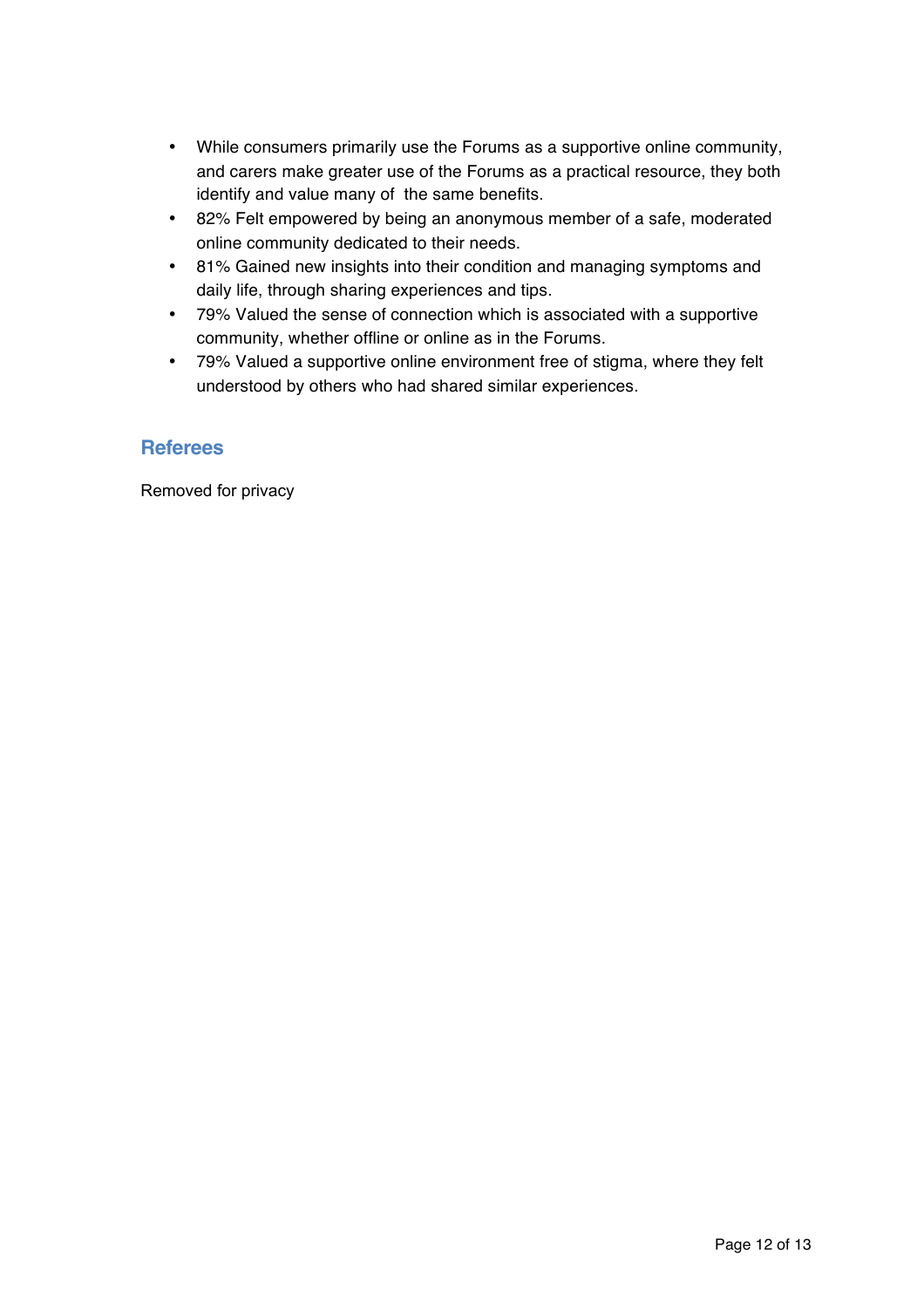# **Appendix**

Please see the document: 'ForumsEvalSummary.pdf' submitted with this information ('SANE Research Bulletin 19').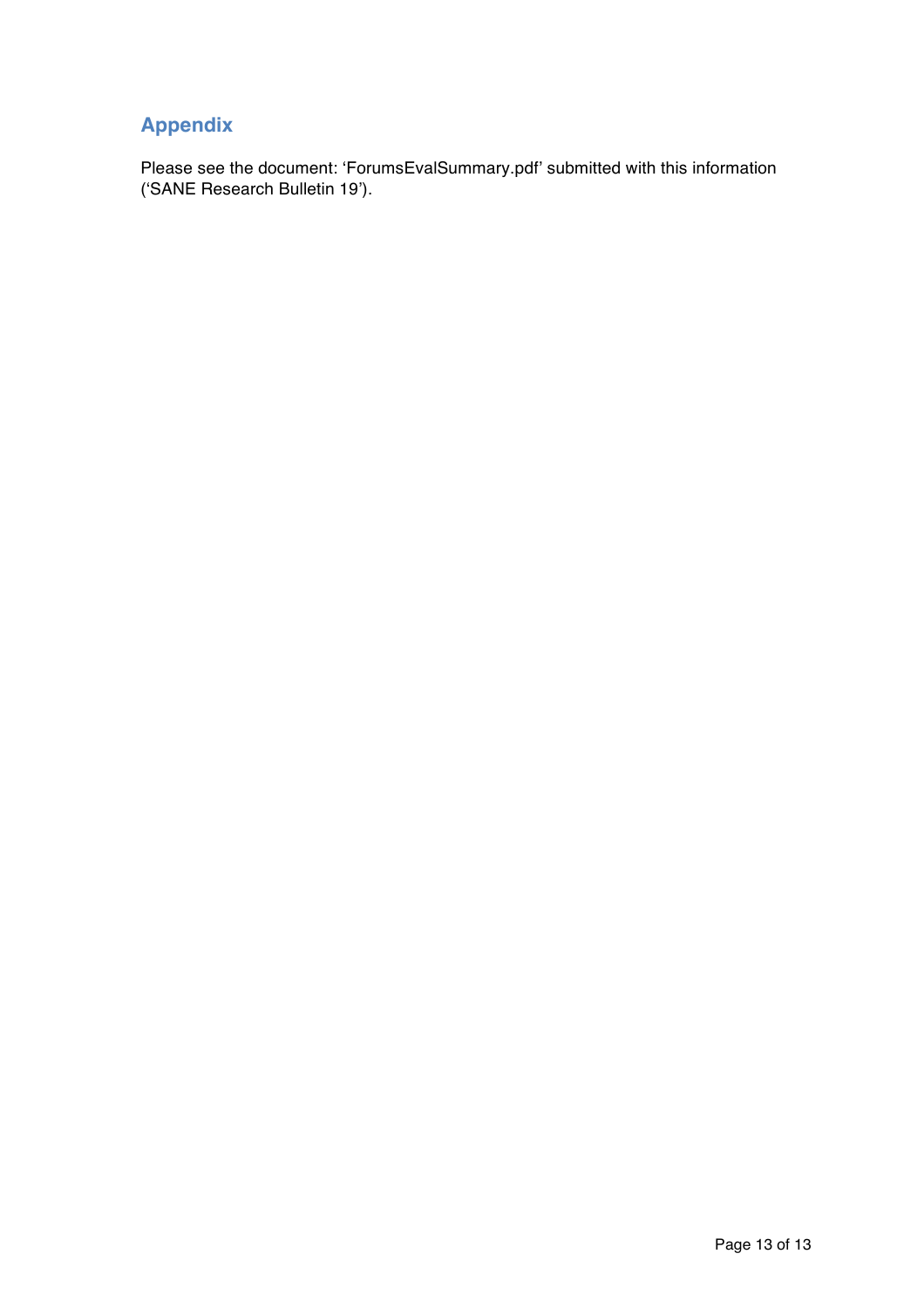# Research Bulletin 19

# SANE Forums: online peer support for people living with mental illness and for carers

**Evaluation of the SANE Forums demonstrates the benefits of online peer support for Australians living with mental illness, and for family and other carers**

#### **About this study**

This SANE Research Bulletin summarises key findings of an evaluation report produced for the Australian Government, Department of Health, which funds this initiative, as well as anonymous demographic data on usage from the first 12 months of operation (May 2014 - May 2015). The evaluation included detailed analysis of 1,024 posts during October-November 2014 as well as a feedback survey of users. The SANE Forums are delivered in partnership with over 20 community-based non-government organisations around Australia.



## How many people use the SANE Forums?

**As well as consumers – people with lived experience of mental illness – the online Forums are also popular with carers.**

The Forums rapidly exceeded expectations in terms of the number of people who used the service, as well as the those who go on to register as members in order to contribute posts and comments themselves.

In the first 12 months of operation, there were 47,000 unique visitors to the Forums, of whom 1,347 have registered as members. Overall, the 15,000 posts created so far have been viewed over 483,000 times.

The safe, anonymous, and moderated nature of the Forums is especially valued by users. Many also live in regional, rural, or remote areas where other support may be hard to access.



## How do people with lived experience use the Forums?

**The Lived Experience Forum, for people living with mental illness, is most likely to be used for sharing stories and opinions.**

Consumers using the Lived Experience Forum report valuing it as a safe place to share stories about how their lives have been affected by mental illness, and to exchange opinions.

The top-ranking purpose for starting a discussion was exchange experiences (66%), followed by seeking opinions and advice (37%), and requesting information and referral (17%).

The top four topics discussed focused on challenges raised by symptoms, issues related to assessment, treatment and medications, and the impact of mental illness on relationships.



AUSTRALIA

## How do family and other carers use the Forums?

**The Carers Forum is most likely to be used for seeking information and advice.**

Family and other carers using the Forum appear to value it principally as a tool to locate practical support for their caring role.

In contrast to consumers, the top-ranking purpose for starting a discussion was information and advice-seeking (50%), followed by sharing stories (40%) and seeking similar experiences (30%).

 The top four topics discussed in the Carers Forum related to the practical challenges of being a carer, including the difficulty of navigating the mental health system and the challenge of someone being unwell and refusing treatment.



| Lived Experience: Topics discussed |
|------------------------------------|
| $63\%$ Dealing with symptoms       |
| $40\%$ Assessment and treatment    |
| 37% Medication issues              |
| 31% Relationships                  |

#### **Lived Experience: Topics discussed Carers: Topics discussed**

| 60% Coping as a carer                      |
|--------------------------------------------|
| $45\%$ Navigating the mental health system |
| $40\%$ Refusing treatment                  |
| $40\%$ Relationship breakdown/conflict     |